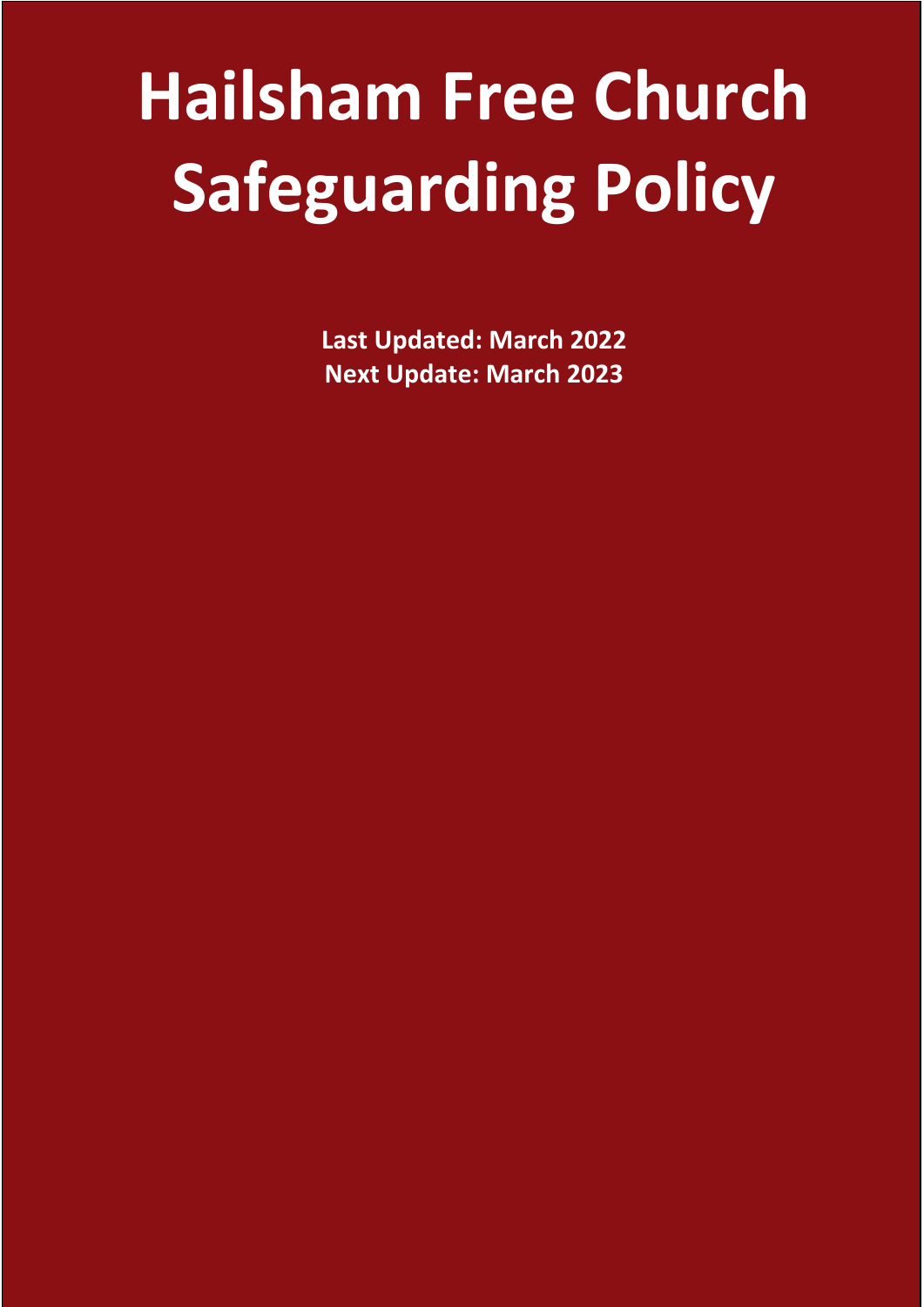# **Contents**

| <b>Church Commitment to Safeguarding</b> |    |  |  |  |  |  |  |  |  |
|------------------------------------------|----|--|--|--|--|--|--|--|--|
| Safeguarding Policy                      |    |  |  |  |  |  |  |  |  |
| Safeguarding Procedures                  | 3  |  |  |  |  |  |  |  |  |
| Appendix 1: Key Contacts                 | 7  |  |  |  |  |  |  |  |  |
| Appendix 2: Definitions                  | 9  |  |  |  |  |  |  |  |  |
| Appendix 3: How to Report Concerns       | 11 |  |  |  |  |  |  |  |  |
| Appendix 4: Cause for Concern Form       | 12 |  |  |  |  |  |  |  |  |
| Appendix 5: Volunteers' Covenant         | 15 |  |  |  |  |  |  |  |  |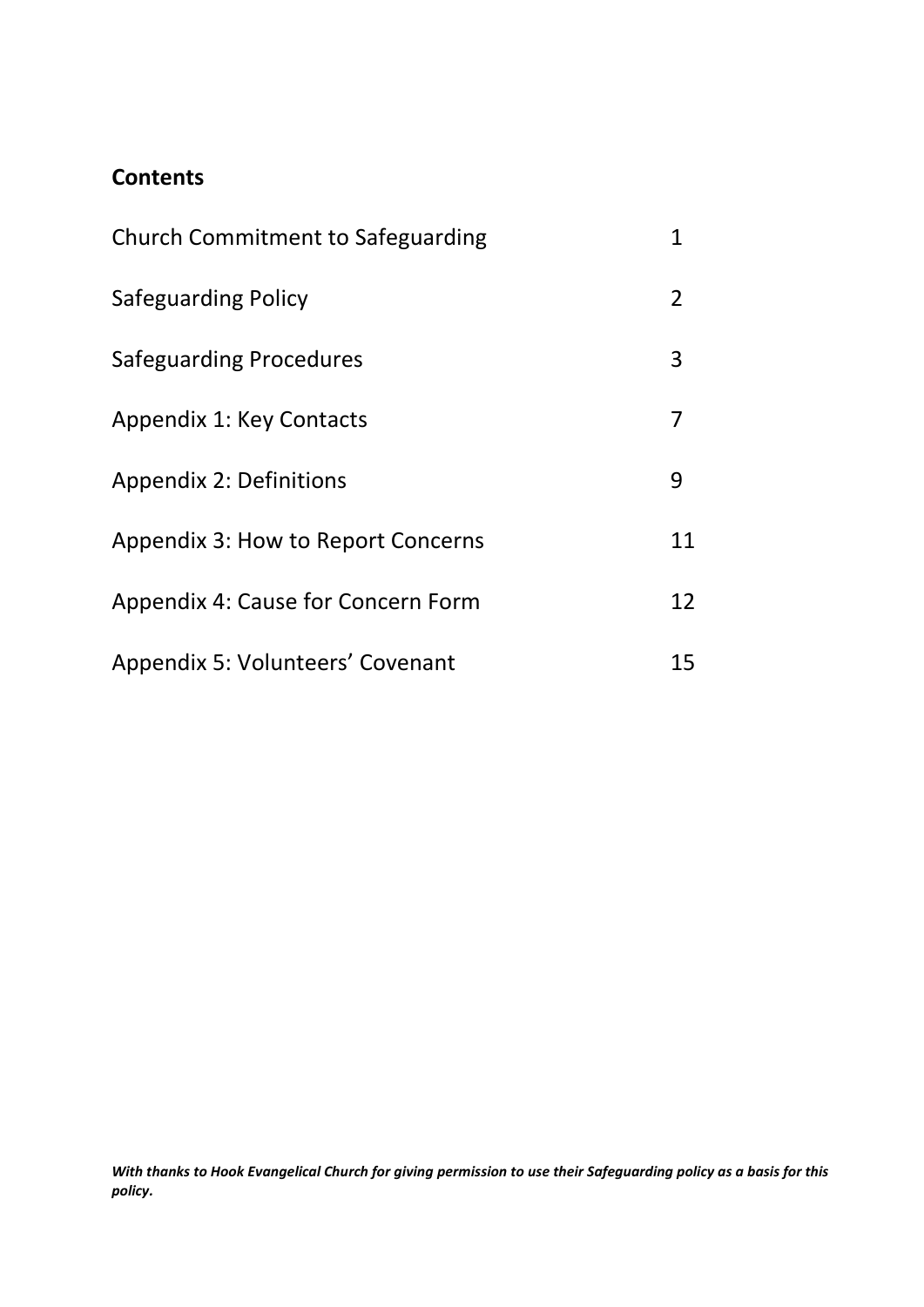## *"Whatever you do, work at it with all your heart, as working for the Lord" –* Colossians 3 :23

Hailsham Free Church recognises the importance of the church's ministry with children, young people and vulnerable adults. We need to provide a safe and caring environment for all people. We are committed to protecting and promoting the welfare of those entrusted to our care and those who we encounter through our ministries in the community.

We acknowledge that children and young people can be the victims of physical, sexual and emotional abuse and neglect. They have a right to be protected from "all forms of physical or mental violence, injury or abuse, neglect or negligent treatment or exploitation, including sexual abuse, while in the care of parent(s), legal guardian(s), or any other person who has care of the child".

We acknowledge that vulnerable adults can also be the victims of neglect or abuse. Such abuse may be discriminatory, physical, emotional, financial, sexual or institutional in nature.

We are committed to:

- following all legal requirements in relation to safeguarding children and vulnerable adults and good practice recommendations;
- exercising proper care in the appointment and selection of all those who will work with children and vulnerable adults, and ensuring the workers adhere to the agreed procedures of our safeguarding policy; and
- supporting the designated safeguarding leads and their deputies in any action they may need to take in order to protect children and vulnerable adults.

We recognise that:

- social services have the lead responsibility for investigating all allegations or suspicions of abuse where there are concerns about a child or adult;
- where an allegation suggests that a criminal offence may have been committed the police should be contacted as a matter of urgency; and
- safeguarding is everyone's responsibility.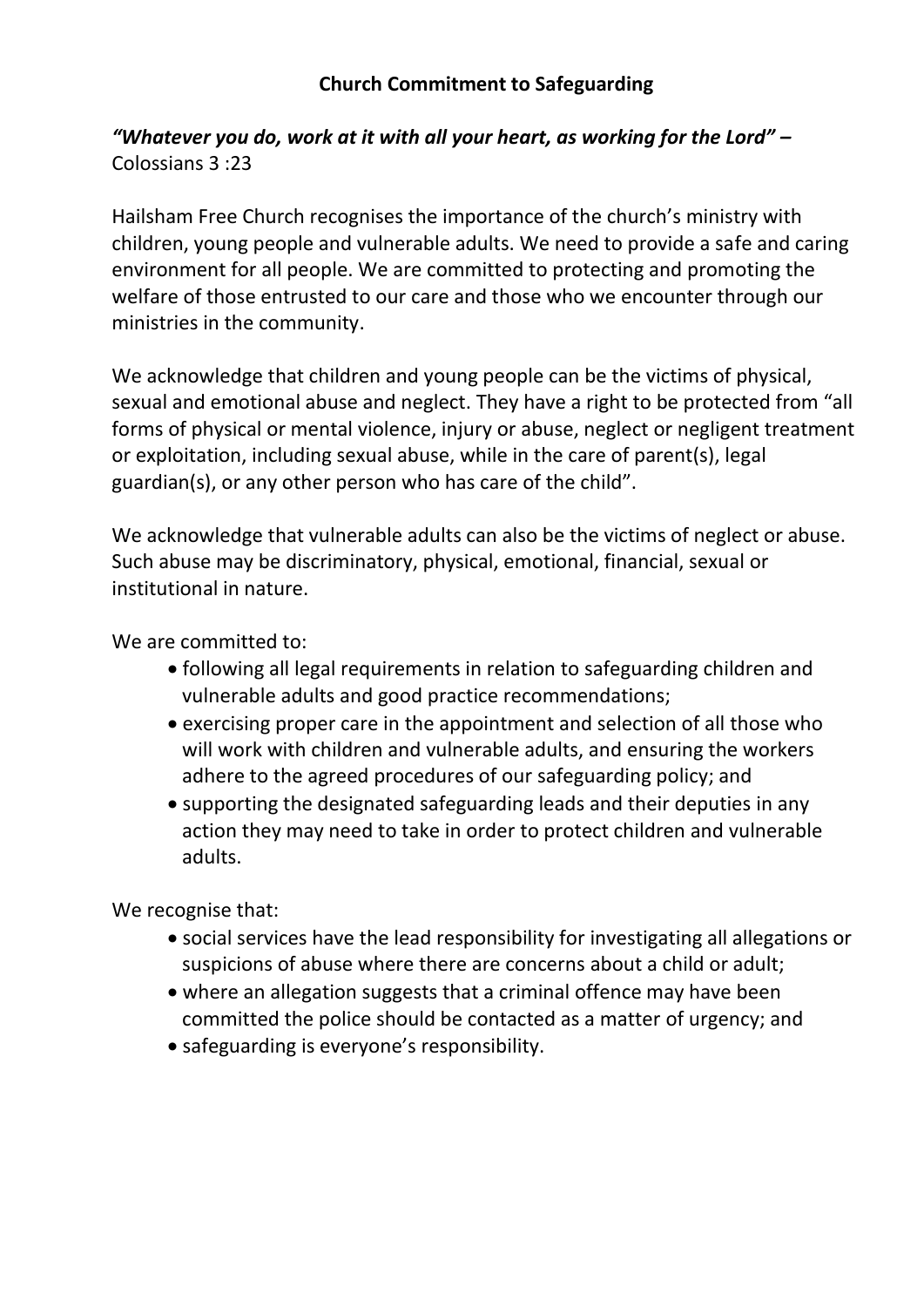## **Safeguarding Policy**

## **Summary**

This policy applies to all members of Hailsham Free Church.

The purpose of this policy is to:

- help protect children, young people and vulnerable adults who are, in any capacity, part of the community at HFC; and
- provide HFC's staff and volunteers with the overarching principles that guide our approach to safeguarding children and adults.

HFC has three Designated Safeguarding Leads (DSLs) with overall responsibility for safeguarding children and adults. The DSLs are to ensure this policy is implemented and engage with external agencies about any safeguarding matters.

In addition to the DSLs, each regular group HFC runs will have a Deputy DSL responsible for it. The Deputy DSLs will deal with any safeguarding concerns in their groups and liaise with the DSLs as appropriate. The key contacts list (Appendix 1) contains details of the DSLs, the Deputy DSLs and East Sussex Social Services.

We recognise that:

- all children and adults, regardless of age, disability, gender, racial heritage, religious belief, sexual orientation or identity, have a right to equal protection from all types of abuse and harm;
- some children and adults are additionally vulnerable because of the impact of previous experiences, their level of dependency, communication needs or other issues;
- reasonable adjustments may be required to ensure appropriate access to and engagement with HFC's organised activities for some children and adults; and
- working in partnership with other agencies is essential in promoting the welfare of children and adults.

Training:

We will provide training for all DSLs, Deputy DSLs plus interested others.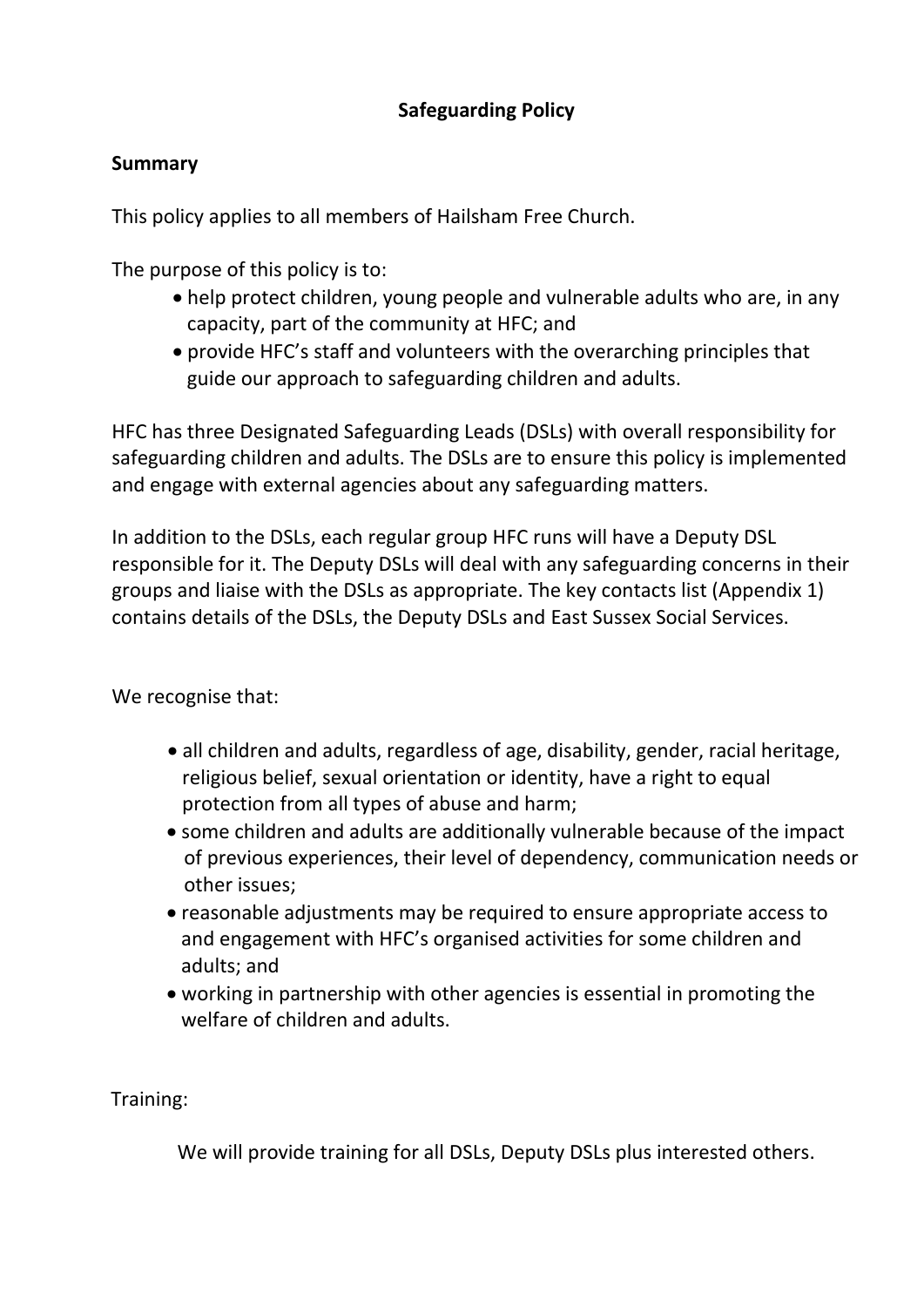## **Safeguarding Procedures**

## **Church practises – children's and youth work**

HFC takes the following steps in its children's and youth work to ensure the protection of those in its care:

- all regular leaders (ages 16+) are DBS checked every 3 years;
- guest leaders or other non-DBS checked volunteers will not be left alone with children at any point;
- a gender balance of leadership is sought for all groups;
- the DSLs will arrange safeguarding refresher training on an annual basis;
- all new leaders are made aware of this policy and given guidance on its use;
- the use of mobile phones by children during organised groups is restricted;
- Wi-Fi in the church building is password protected and has parental controls enabled;
- leaders will not correspond with children in private messages or via social media without specific parental consent;
- leaders will not meet with children outside of organised groups or public gatherings without specific parental consent;
- copies of the key contacts and the cause for concern form are kept in the Church office for ease of reference;
- parental consent must be obtained for taking photographs and these must not be stored on personal devices for longer than strictly necessary;
- wherever possible, two leaders should be in any vehicle being used to transport children. If two leaders are not available, the front passenger seat(s) must be left empty. A leader, on their own, must not provide transport to only one child without specific parental request; and
- all youth workers are required to sign and return a copy of the volunteers' covenant (Appendix 5).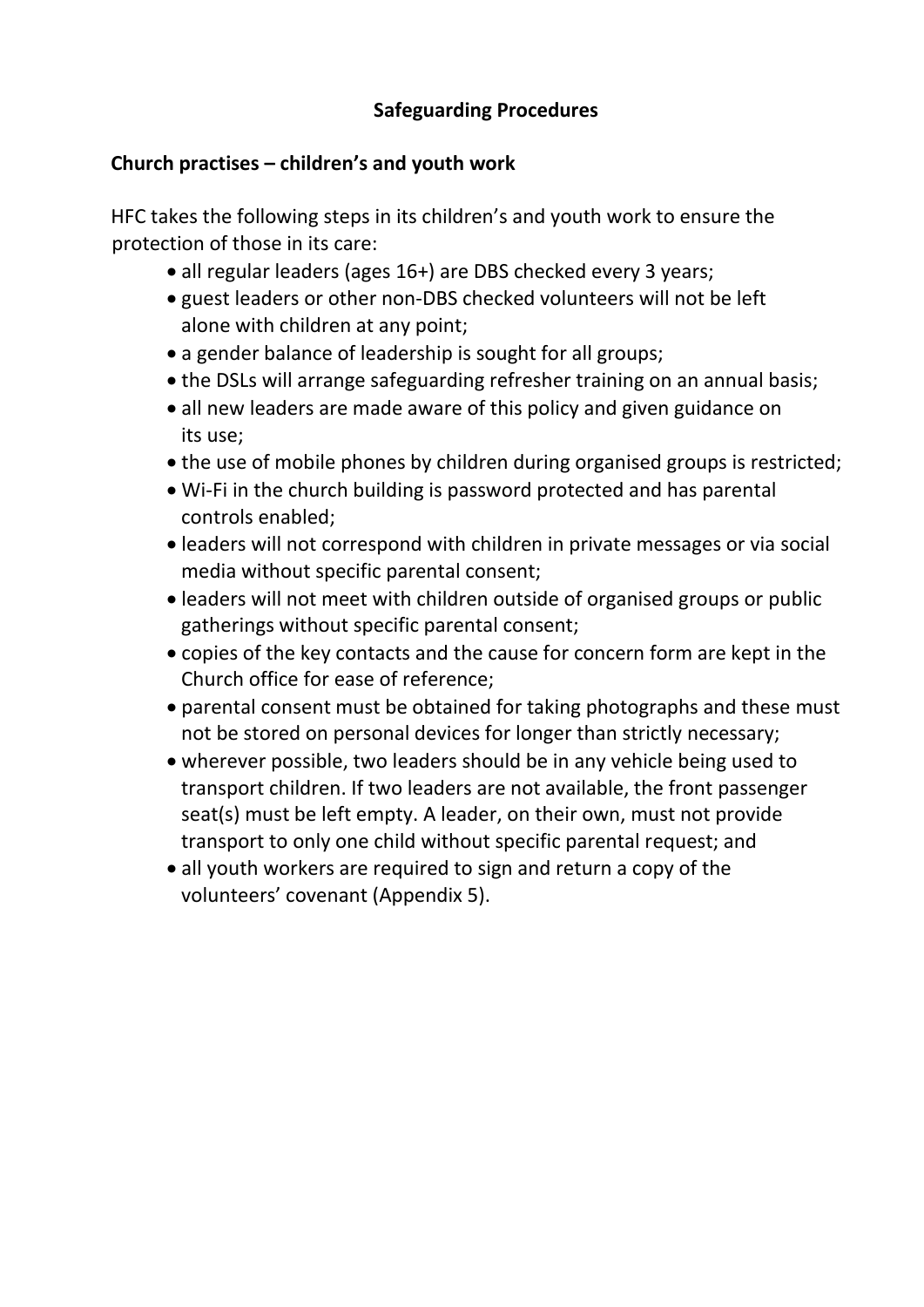## **Church practises – adults' work**

HFC takes the following steps in its adults' work to ensure the protection of those in its care:

- all regular volunteers (ages 16+) are DBS checked at least every 3 years;
- gifts beyond small tokens of appreciation (max £20 value) are not to be accepted without first consulting a DSL and being recorded. All monetary gifts must be refused except for reimbursement of actual expenses. If in doubt, a DSL must be consulted;
- groups attended by persons with mobility challenges will be held on the ground floor; (unless suitable provisions exist on site e.g. the Lift)
- volunteers should generally avoid being alone with a person who is of the opposite sex, including in the provision of transport;
- volunteers must not provide any personal care (dressing, feeding, washing and toileting);
- safeguarding refresher training is provided on an annual basis; (provision will be included in the annual budget)
- all new volunteers are made aware of this policy and given guidance on its use;
- copies of the key contacts and the cause for concern form are kept in the church office for ease of reference; and
- all volunteers are required to sign and return a copy of the volunteers' covenant (Appendix 5).

# **Church practises – children and adults with learning disabilities**

HFC takes the following additional steps in its work with children and adults with learning disabilities to ensure their protection and full participation:

- Wherever possible, additional support will be provided for those that need it;
- reasonable adjustments will be made to accommodate specific needs; and
- the DSLs will arrange and make available to all members the opportunity to attend disability awareness training from time to time.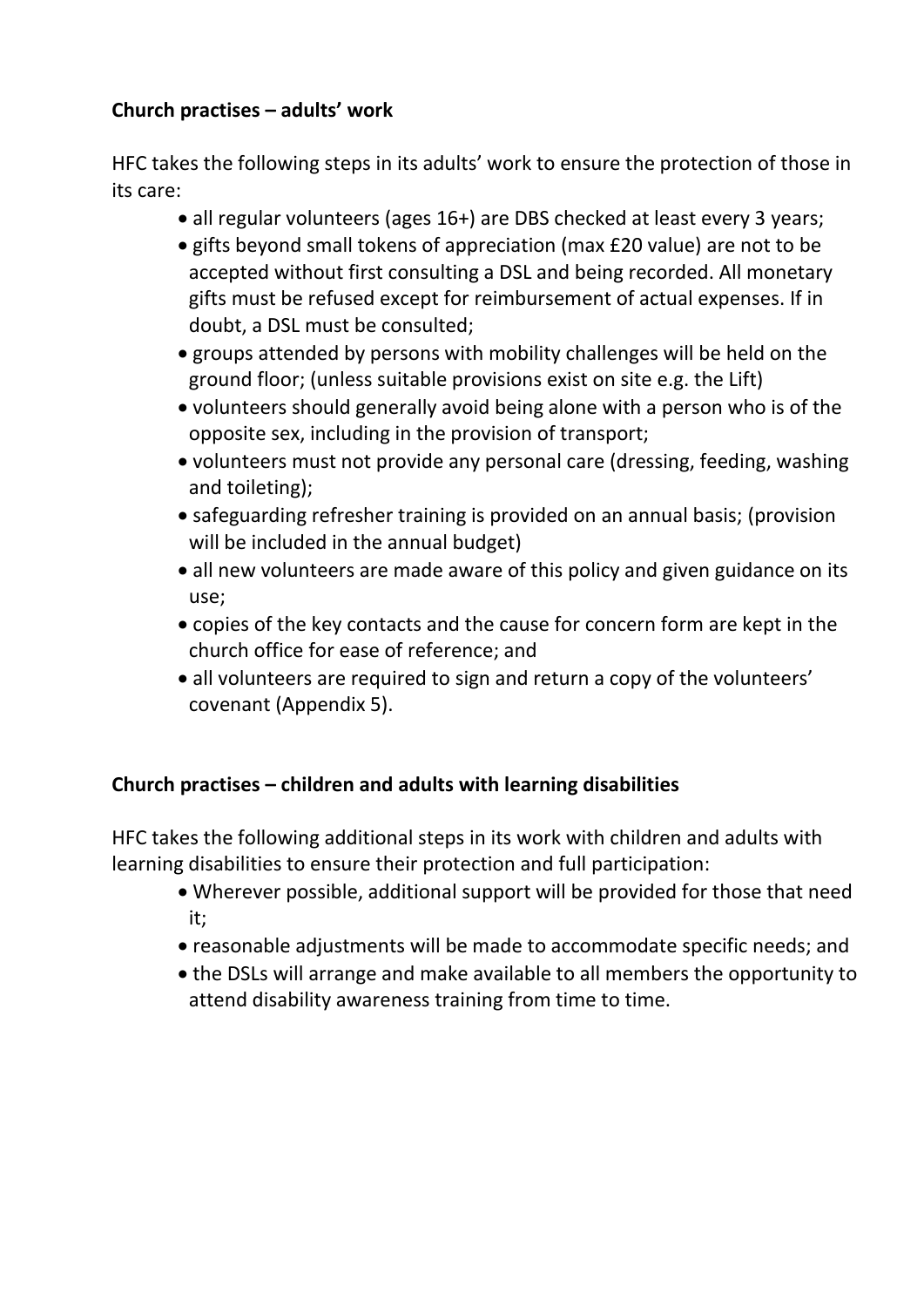## **Ways that safeguarding concerns may be brought to your attention**

Abuse can be discovered through a number of ways, such as:

- a person might make a direct disclosure about themselves;
- a person might make a direct disclosure about another person;
- a person might offer information that is worrying but not a direct disclosure;
- a volunteer might be concerned about a person's appearance or behaviour or about the behaviour of a parent or carer towards someone in their care;
- a parent or carer might make a disclosure about abuse that a person in their care is suffering or at risk of suffering; or a parent might offer information about a child that is worrying but not a direct disclosure.

#### **Reporting safeguarding concerns**

Key points to remember for taking action are:

- in an emergency take the action necessary to help the child or adult, for example, call 999;
- in non-emergency situations, follow the 'how to report concerns' flow chart (Appendix 3);
- complete a cause for concern form (Appendix 4);
- do not start your own investigation;
- share information on a need-to-know basis only do not discuss the issue with colleagues, friends or family; and
- seek support for yourself if you are distressed, your Deputy DSL can help you.

#### **Talking to someone who has told you they or another person is being abused**

It takes a lot of courage for someone to disclose that they are being neglected and or abused. They may feel ashamed, particularly if the abuse is sexual, their abuser may have threatened what will happen if they tell, they may have lost all trust in others, or they may believe, or have been told, that the abuse is their own fault.

If someone talks to you about any risks to their safety or wellbeing you will need to let them know that you must pass the information on  $-$  you are not allowed to keep secrets. The point at which you do this is a matter for your judgement. If you jump in immediately, the person may think that you do not want to listen. If you leave it until the very end of the conversation, the person may feel that you have misled them into revealing more than they would have otherwise.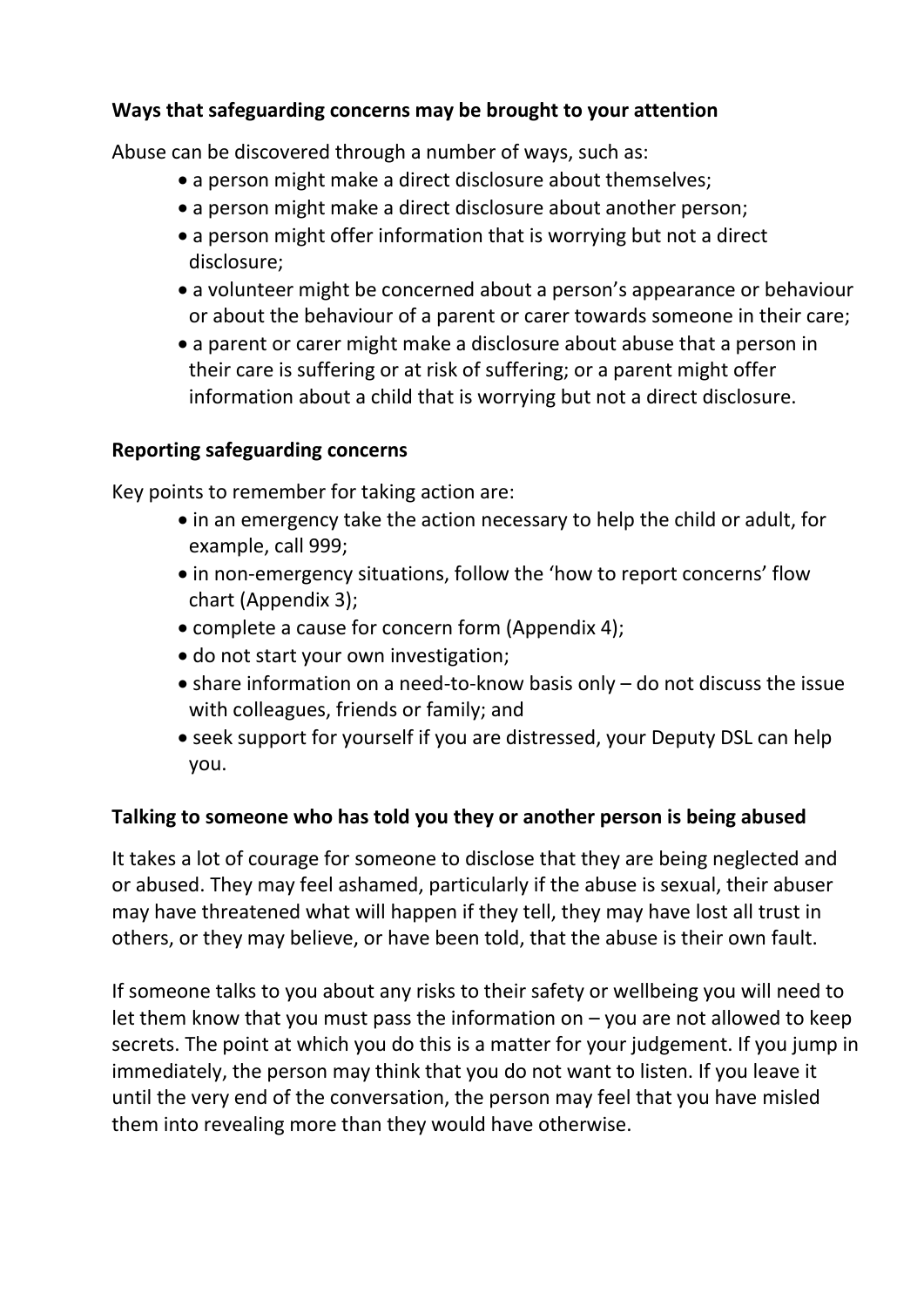## **During your conversation**

A conversation about abuse or neglect will be difficult for everyone involved. To avoid making a situation worse, be aware of the following:

- **Do not offer to keep conversations secret** or "between ourselves"
- Allow them to speak freely.
- Remain calm and do not overreact the person may stop talking if they feel they are upsetting you.
- Give reassuring nods or words of comfort 'I'm so sorry this has happened', 'I want to help', 'This isn't your fault', 'You are doing the right thing in talking to me'.
- Do not be afraid of silences remember how hard this must be for the person.
- Under no circumstances ask investigative questions such as how many times this has happened, whether it happens to others too, or what the person's relatives think about all this.
- At an appropriate time tell the person that in order to help them you must pass the information on.
- Do not automatically offer any physical touch as comfort. It may be anything but comforting to someone who has been abused.
- Avoid telling the person off for not disclosing earlier. Saying 'I do wish you had told me about this when it started' or 'I can't believe what I'm hearing' may be your way of being supportive but the person may interpret it that they have done something wrong.
- Tell the person what will happen next. The person may agree to go with you to see the Deputy DSL. Otherwise, let them know that someone will come to see them before the end of the day/group.
- Report verbally to the Deputy DSL.
- Write up your conversation as soon as possible on the cause for concern form and hand it to the Deputy DSL.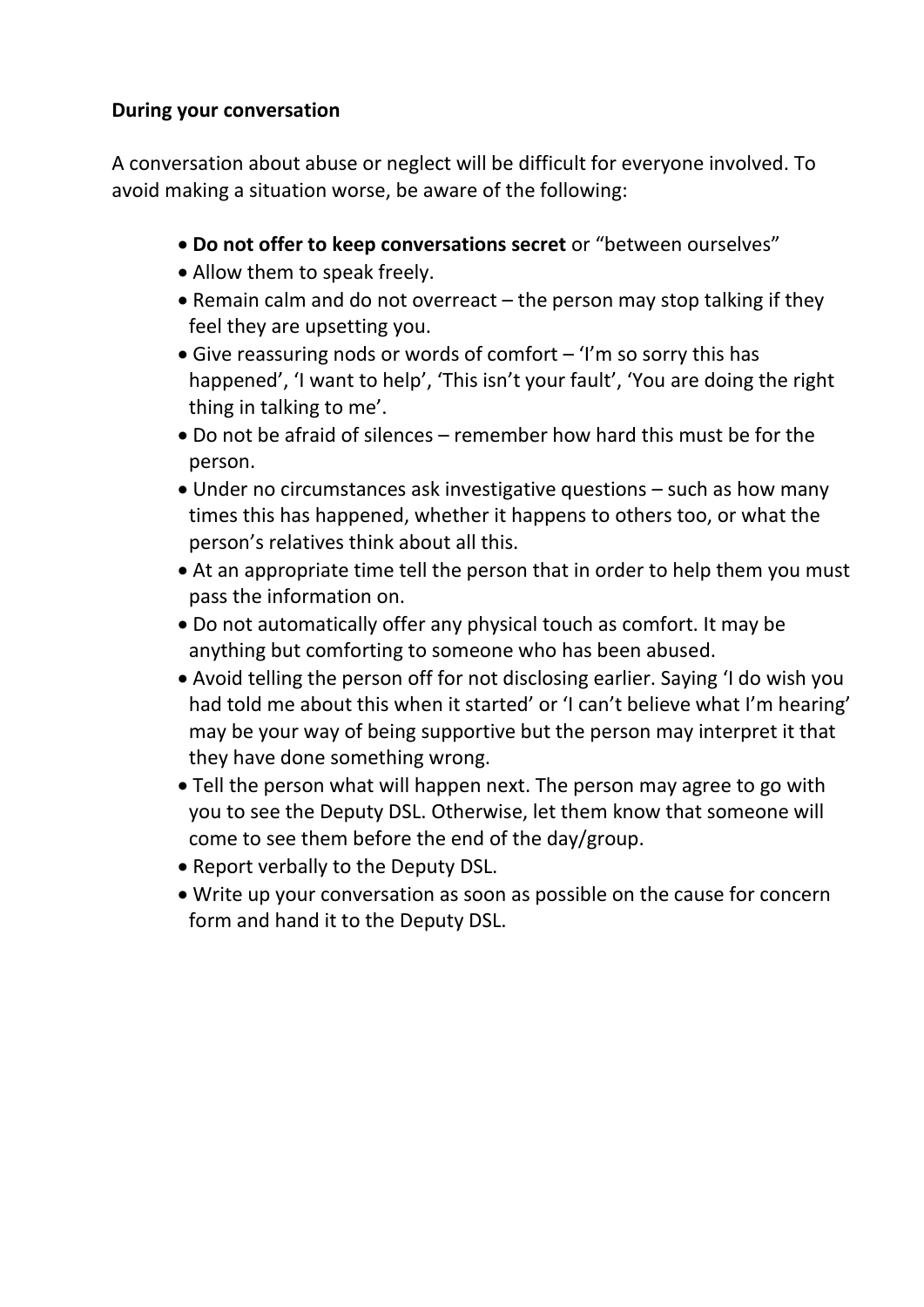#### **Appendix 1: Key Contacts**

## **Designated Safeguarding Leads (DSLs)**

The DSLs for the church are:

- Alan Thompson (Co-ordinator)
- Jamie Campbell
- Pat Webb

## **Deputy DSLs for each regular group**

|       | Mid-week work         | <b>Sunday work</b>     | Other work |
|-------|-----------------------|------------------------|------------|
| Group | <b>Prayer Meeting</b> | <b>Sunday Services</b> |            |
| Name  | Jamie Campbell        | Jamie Campbell         |            |
| Group |                       |                        |            |
| Name  |                       |                        |            |
| Group |                       |                        |            |
| Name  |                       |                        |            |
| Group |                       |                        |            |
| Name  |                       |                        |            |
| Group |                       |                        |            |
| Name  |                       |                        |            |

#### **East Sussex Social Services Contacts**

## **Local Authority Designated Officer (LADO)**

Local Authority Designated Officer safeguarding Unit 4th Floor St Mark's House Tel: 01323 466606 Mob: 07825 782793

#### **The local East Sussex Family and Children Services**

Office telephone number between 8.30 am and 5.00 pm is 0345 6080192 and the out of hours, weekend and bank holiday emergency number is 01273 335906

If you need to contact the Multi-Agency Safeguarding Hub (MASH) for new referrals or Duty and Assessment Team (DAT) when there is a named social worker you need to contact 01323 747373

**The Police telephone number is 999 in an emergency and 101 for non-emergency calls.**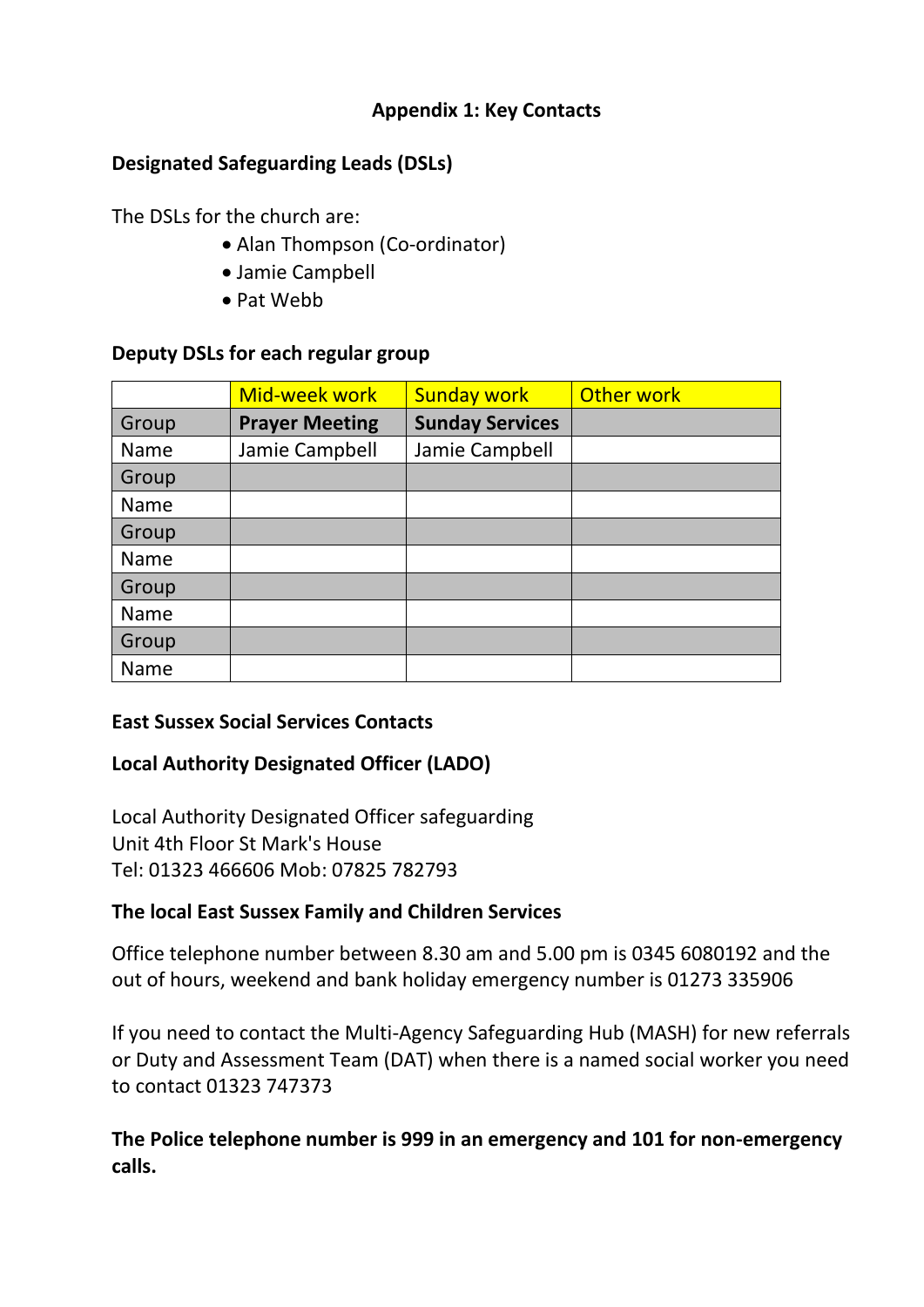## **Appendix 2: Definitions**

## **What makes an adult 'vulnerable'?**

Under the Care Act 2014 a vulnerable adult is someone who:

- has needs for care and support (whether or not the local authority is meeting any of those needs);
- is experiencing, or is at risk of experiencing, abuse or neglect; and
- as a result of those care and support needs, is unable to protect themselves from either the risk of, or the experience of, abuse or neglect.

## **Different types of abuse**

Abuse can be broadly classified into four types: physical, sexual, emotional and neglect. Abuse can affect both adults and children and the examples given below reflect generic situations, although some child specific examples are also given. The lists are not exhaustive. If you are not sure if something constitutes abuse, speak to your Deputy DSL.

**Physical abuse** is violence causing injury or occurring regularly. It can affect an adult or a child. It happens when:

- a person is hurt or injured by being hit, shaken, squeezed, thrown, burned, scalded, bitten or cut
- someone tries to drown or suffocate someone else
- someone gives poison or inappropriate drugs or alcohol to a child
- someone fabricates the symptoms or, deliberately induces, illness in someone else.

In some cases the injuries will be caused deliberately. In others they may be accidental but caused by the person being knowingly put at risk.

**Sexual abuse** occurs when someone uses power or control to involve another person in sexual activity in order to gratify the abuser's own sexual, emotional or financial needs or desires. It can happen to an adult or a child. It may include:

- forcing or enticing someone to take part in sexual activities, whether or not the person is aware of what is happening
- encouraging children or adults to behave in sexually inappropriate ways
- showing someone, especially a child, pornographic material or involving them in the production of such materials
- involving someone, especially a child, in watching other people's sexual activity or in inappropriate discussions about sexual matters.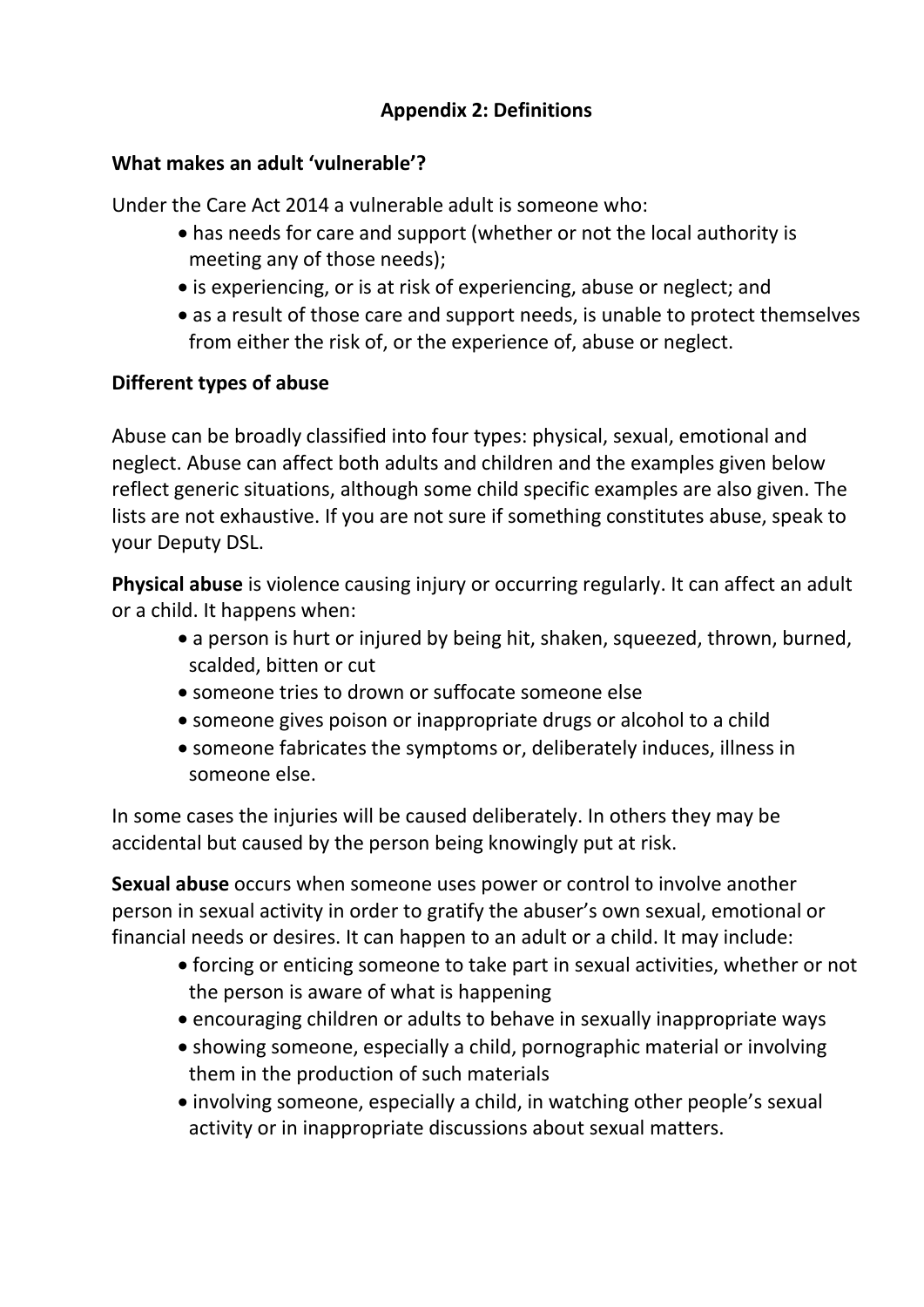**Emotional Abuse** is persistent or severe emotional ill-treatment of a person that is likely to cause serious harm to their mental wellbeing or development. It can happen to an adult or a child. It may include:

- persistently denying someone love and affection
- regularly making the person feel frightened by shouts, threats or any other means • hurting another person or a pet in order to distress someone
- being so overprotective towards someone that they are unable to develop or lead a normal life
- exploiting or corrupting a someone, e.g. by involving them in illegal behaviour
- conveying to someone the message that they are worthless, unlovable, inadequate, or their only value is to meet the needs of another person. This may or may not include racist, homophobic or other forms of abuse.

**Neglect** involves persistently failing to meet someone's physical, psychological or emotional needs. It can happen to an adult or a child. It may include:

- failing to ensure that a person's basic needs for food, shelter, clothing, healthcare, hygiene and education are met.
- failing to provide appropriate supervision to keep a person out of danger. This includes lack of supervision of particular activities or leaving a child alone in the house.

**Financial** involves the inappropriate use, misappropriation, embezzlement or theft of money, property or possessions belonging to the adult at risk

**Discriminatory abuse** is the inappropriate treatment of an adult at risk because of their age, gender, race, religion, cultural background, sexuality, disability, etc.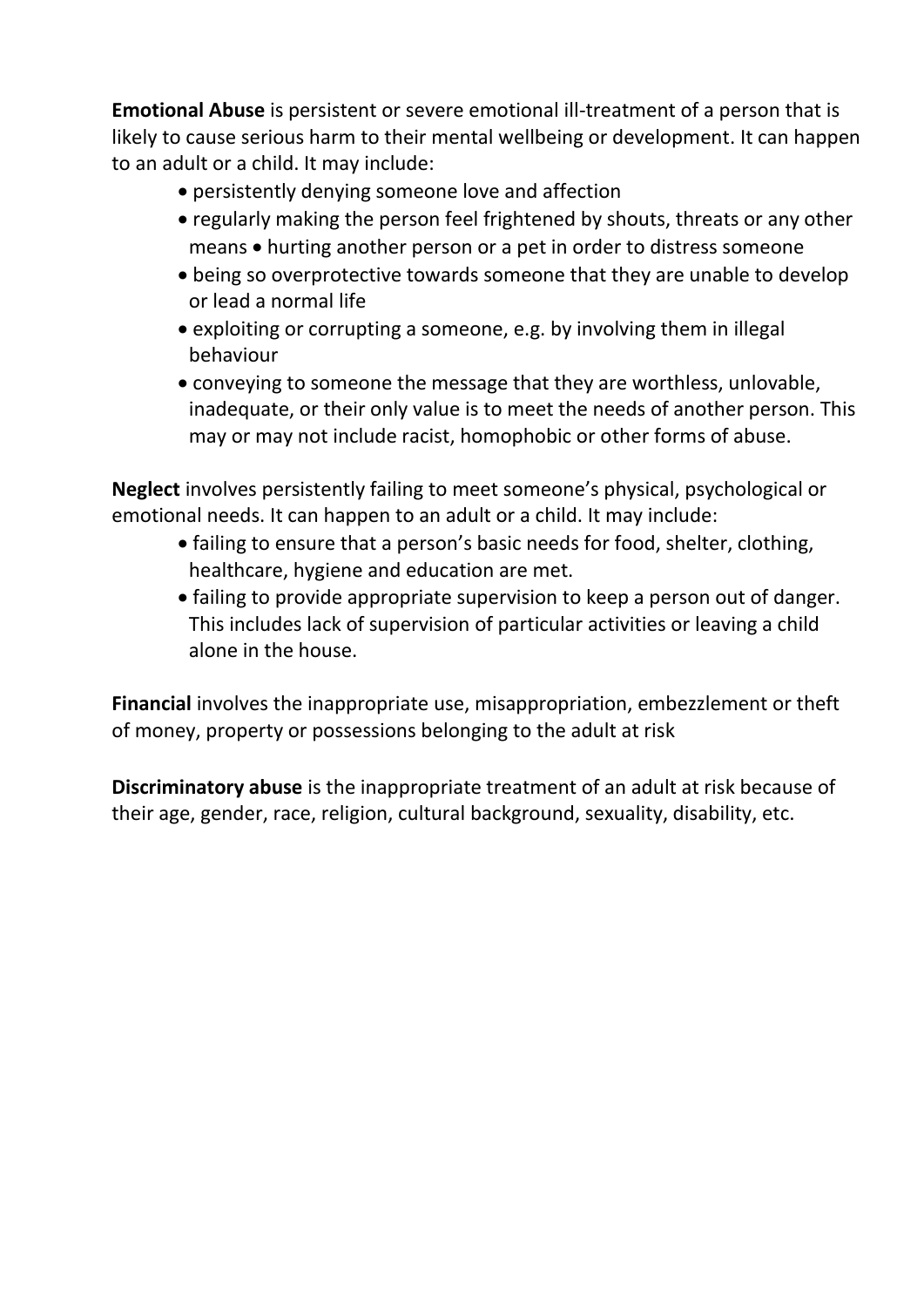## **Appendix 3: How to Reports Concerns**

Flowchart of how to report safeguarding concerns at HFC

## **Stage 1: Concern**

Suspicion/allegation of abuse raised by: direct disclosure, observation, report by another person, anonymous communication, etc.

#### **Stage 2: Assess**

In an emergency situation involving significant risk of harm call 999 immediately.

#### **Stage 3: Consult**

Speak to the relevant Deputy DSL as soon as possible. If the Deputy DSL is not available or the concern relates to the Deputy DSL, contact one of the DSLs directly.

#### **Stage 4: Action**

Together with the Deputy DSL or a DSL, as appropriate, determine what steps are needed. A referral to social services or discussion with parents/carers may be made.

#### **Stage 5: Confirm**

Complete a cause for concern form (Appendix 4) and send it to the DSLs within 24 hours.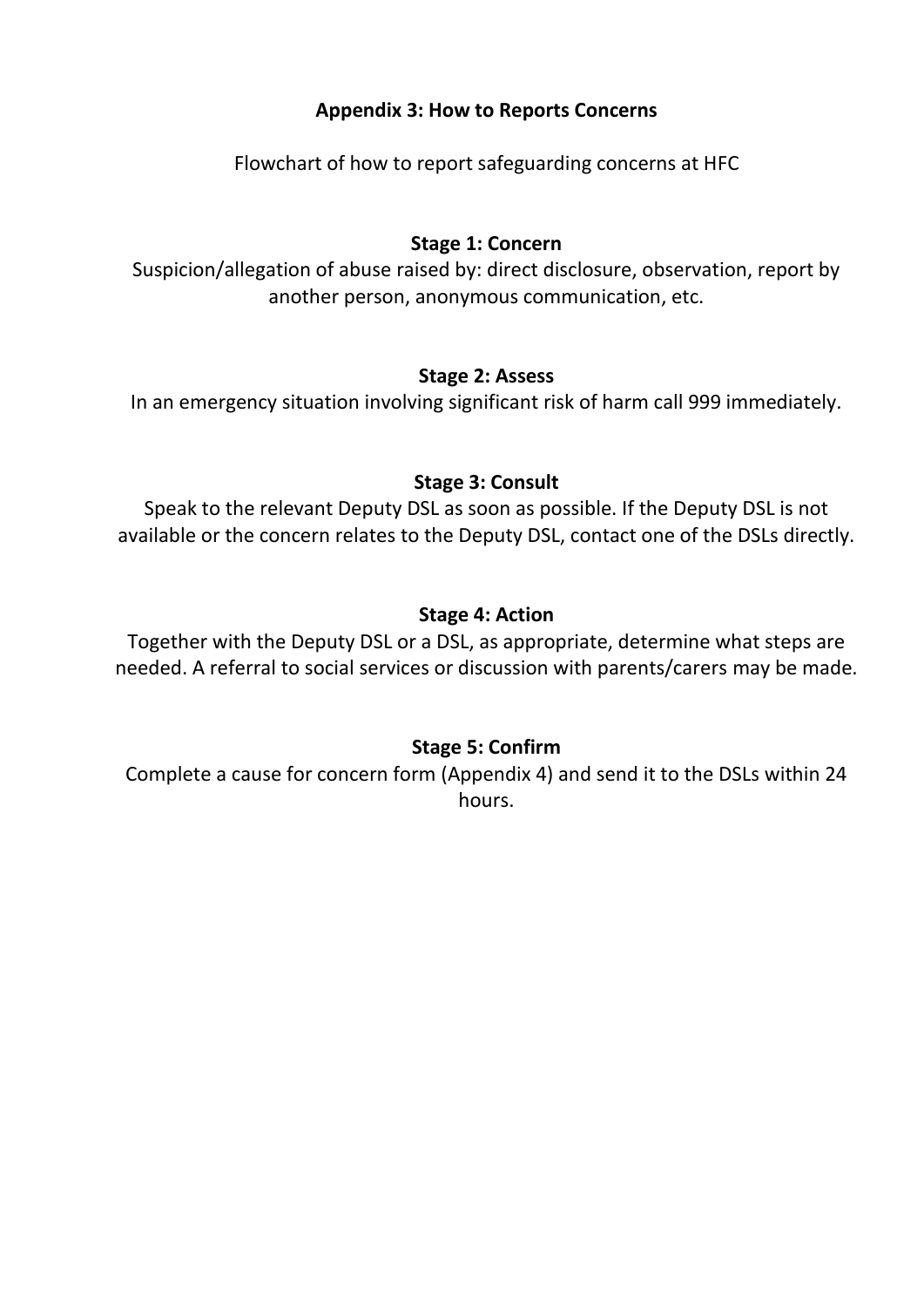#### **Appendix 4: Cause for Concern Form**

#### **Details of person**

| Initials:                                       | <b>Additional needs:</b> |
|-------------------------------------------------|--------------------------|
| Gender:                                         | Age                      |
| If for a child, initials of parent(s)/carer(s): |                          |

#### Your details

| Your name: | Your position: | Date and time of incident: |
|------------|----------------|----------------------------|
|            |                |                            |
|            |                |                            |
|            |                |                            |
|            |                |                            |

## **Are you: (delete as appropriate)**

Reporting your own concerns

Responding to concerns raised by someone else (if so, record their name and position below)

\_\_\_\_\_\_\_\_\_\_\_\_\_\_\_\_\_\_\_\_\_\_\_\_\_\_\_\_\_\_\_\_\_\_\_\_\_\_\_\_\_\_\_\_\_\_\_\_\_\_\_\_\_\_\_\_\_\_\_

Please provide details of the incident or concerns you have, including times, date description of any injuries, whether information is first hand or the accounts of others, including any other relevant detail. **Only write factual information**. *(Use additional sheets if necessary)*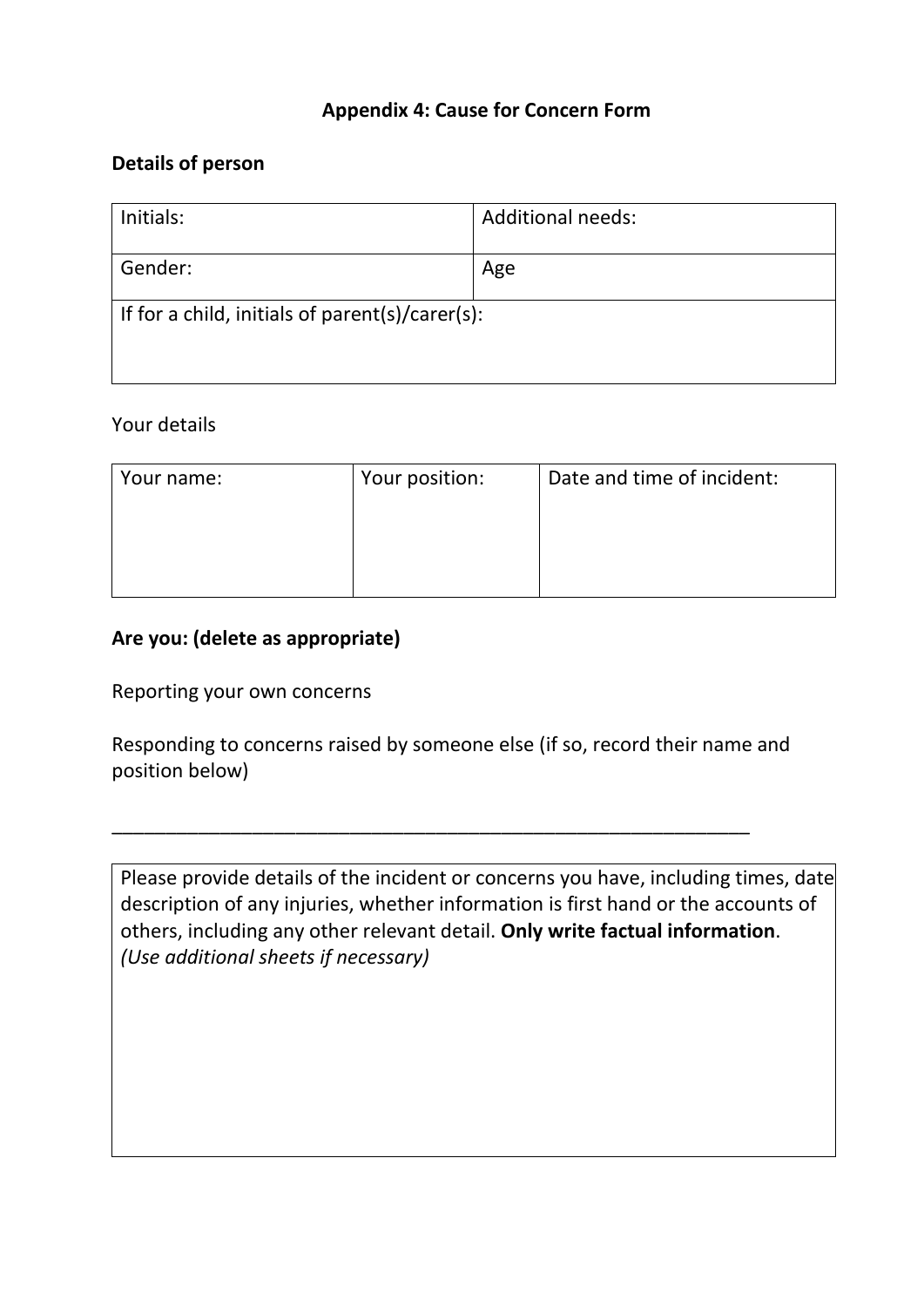**The person's account/perspective:**

**Details of anyone alleged to have caused the incident or to be a source of concern:**

**Details of anyone who has witnessed the incident or who shares the concerns:**

#### **Concerns should be discussed with the family** *UNLESS:*

- The view is that a family member might be responsible for the abuse
- Someone may be put in danger by the family being informed
- Informing the family might interfere with a criminal investigation

In any of the circumstance above, consult with the Local Authority's social care department to decide whether or not discussions with the family should take place.

If a child, have you spoken to the child's parents/carers? If so, provide details of what was said, if not, state why this is: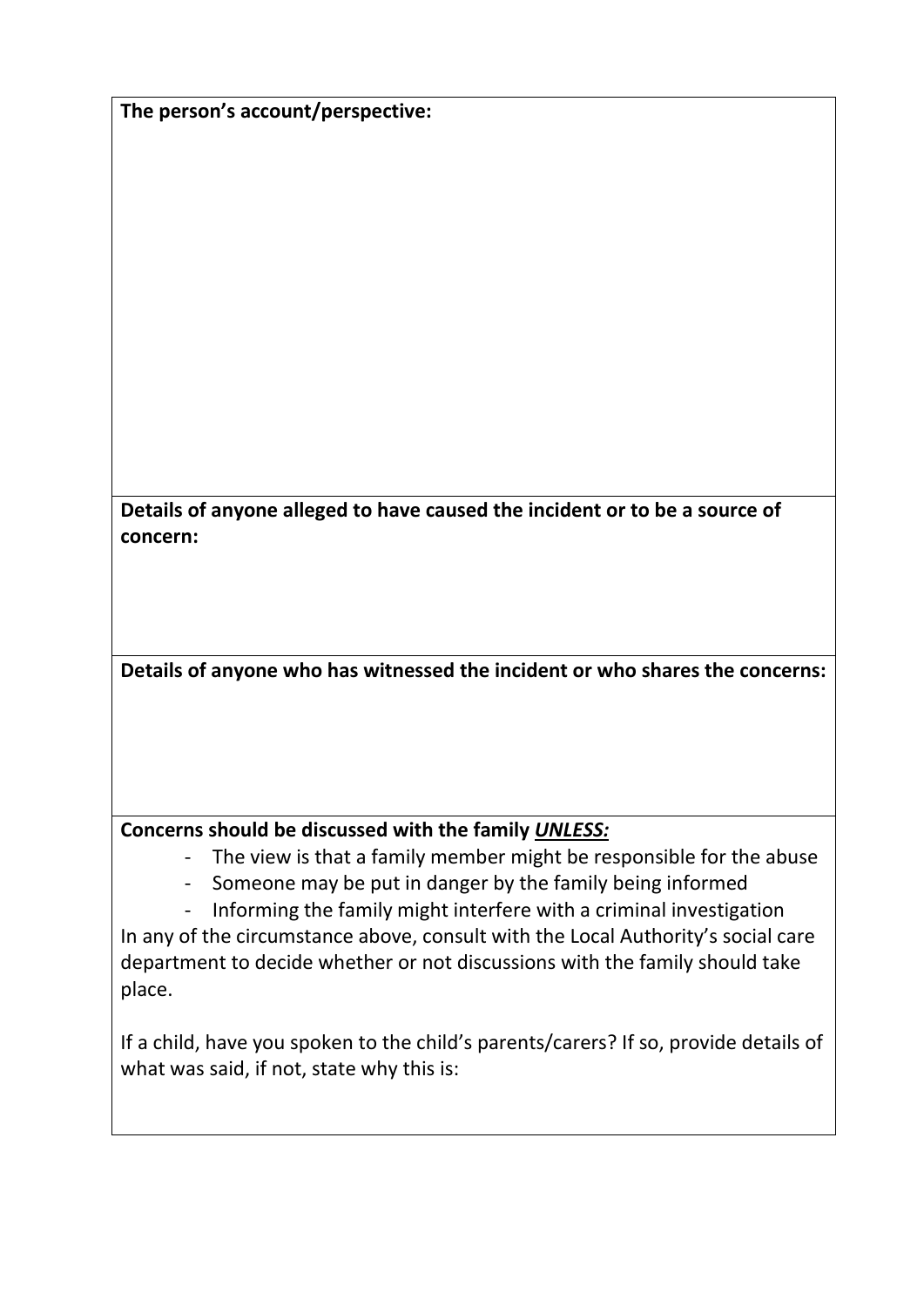Are you aware of previous incidents or concerns relating to this person and of any current risk management or support plan? If so, provide details.

Has the situation been discussed with the Deputy DSL

**YES/NO** (delete as appropriate).

If so, summarise the discussion below.

After this discussion with the Deputy DSL, do you still have a safeguarding concern?

**YES/NO** (delete as appropriate).

| Signed        |  |
|---------------|--|
| Date and time |  |

**Send this form to the relevant Deputy DSL and Safeguarding co-ordinator immediately after completion and within 24 hours of the incident being reported**